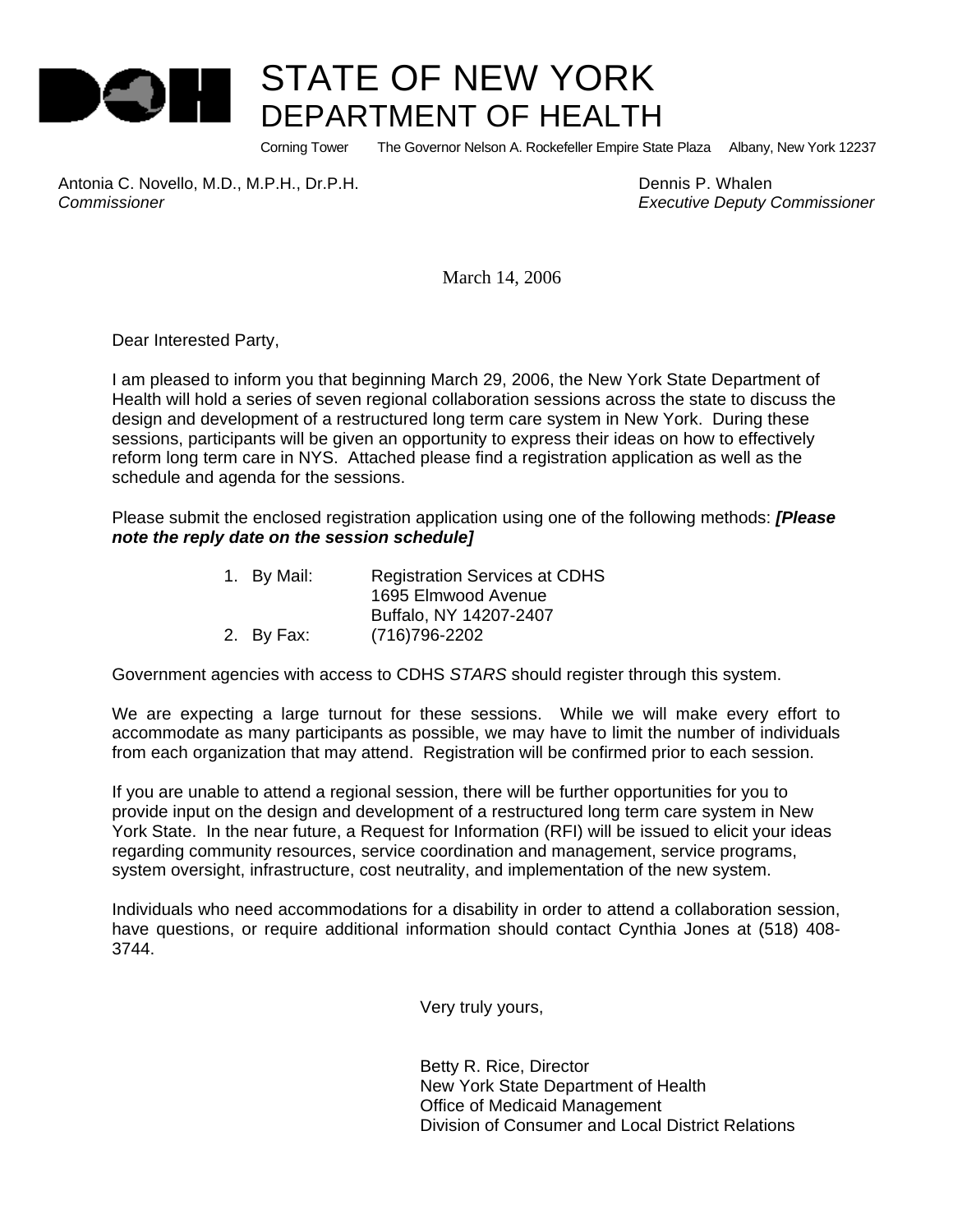# **Regional Collaboration Session Agenda**

- **10:00am**: Registration and Coffee
- **10:15am:** An overview of long term care restructuring
- **11:30am:** Q/A
- **12:00pm:** Lunch will be served
- **1:00pm:** Group discussions on restructuring
- **3:00pm:** Adjournment

While the agenda does not provide the opportunity for individual testimony, anyone wishing to furnish written comments on long term care restructuring for consideration by the Department of Health is welcome to do so at any session.

# **Regional Collaboration Session Schedule**

### **Wednesday, March 29, 2006**

*Region III:* Dutchess, Orange, Putnam, Rockland, Sullivan, and Ulster *Location:* Poughkeepsie Grand Hotel 40 Civic Center Plaza Poughkeepsie, NY 12601 *RSVP by:* Thursday, March 23, 2006

### **Wednesday, April 5, 2006**

*Region V:* Broome, Cayuga, Chenango, Cortland, Delaware, Herkimer, Jefferson, Lewis, Madison, Oneida, Onondaga, Oswego, St. Lawrence, Tioga, and Tompkins Counties

*Location:* Holiday Inn in Liverpool (Syracuse) 441 Electronics Parkway Liverpool, NY 13088

*RSVP by:* Thursday, March 23, 2006

# **Thursday, April 13, 2006**

*Region VI:* Allegany, Cattaraugus, Chautauqua, Chemung, Erie, Genesee, Livingston, Monroe, Niagara, Ontario, Orleans, Schuyler, Seneca, Steuben, Wayne, Wyoming and Yates Counties

*Location:* Rochester Airport Marriott 1890 West Ridge Road Rochester, NY 14615

*RSVP by:* Thursday, March 30, 2006